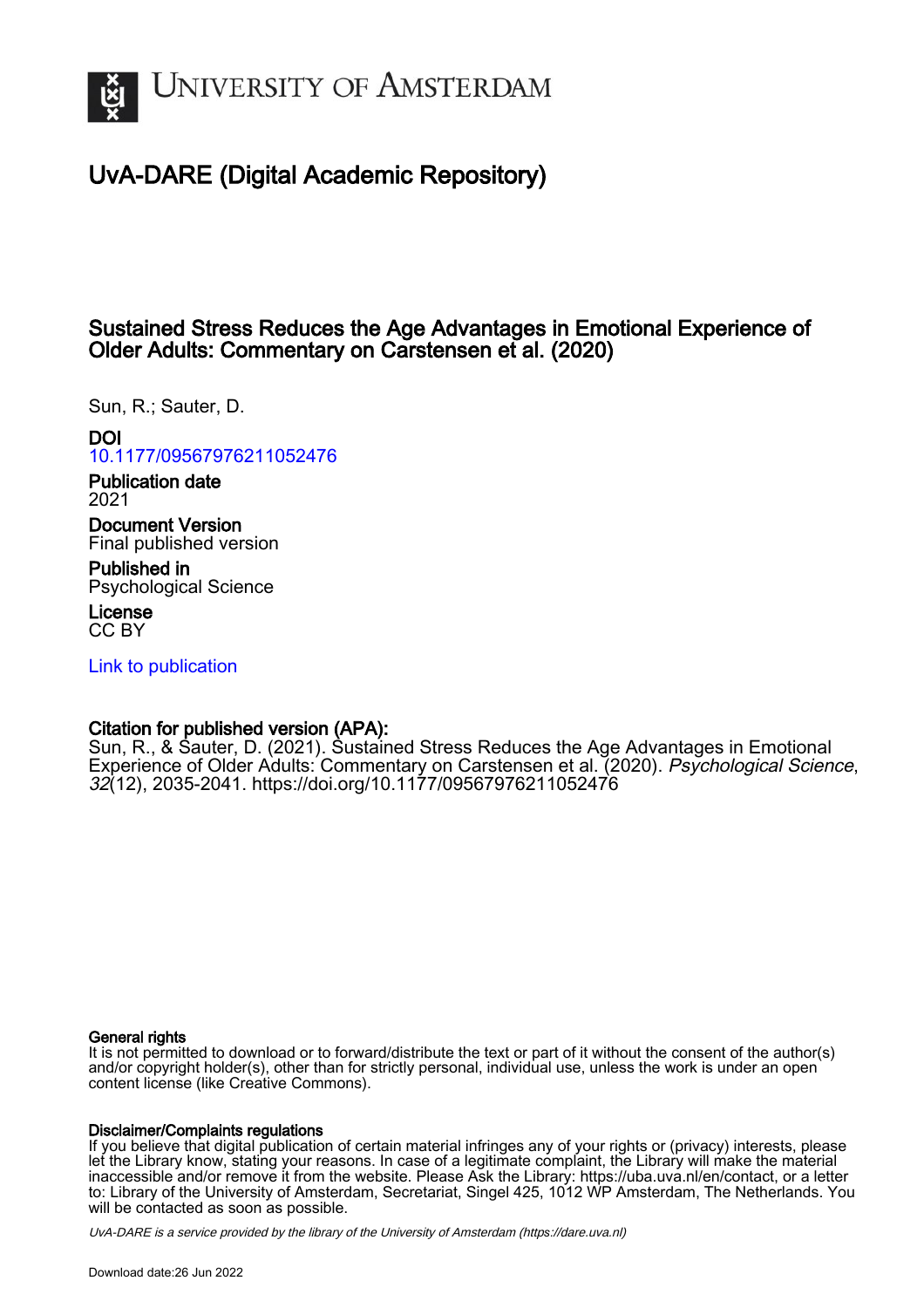

Psychological Science 2021, Vol. 32(12) 2035–2041 © The Author(s) 2021

# $\boxed{6}$

https://doi.org/10.1177/09567976211052476 DOI: 10.1177/09567976211052476 Article reuse guidelines: [sagepub.com/journals-permissions](https://us.sagepub.com/en-us/journals-permissions) [www.psychologicalscience.org/PS](http://www.psychologicalscience.org/ps)



Sustained Stress Reduces the Age Advantages in Emotional Experience of Older Adults: Commentary on Carstensen et al. (2020)



### Rui Sun**D** and Disa Sauter

Department of Social Psychology, University of Amsterdam

#### Abstract

Older age is characterized by more positive and less negative emotional experience. Recent work by Carstensen et al. (2020) demonstrated that the age advantages in emotional experience have persisted during the COVID-19 pandemic. In two studies, we replicated and extended this work. In Study 1, we conducted a large-scale test of the robustness of Carstensen and colleagues' findings using data from 23,350 participants in 63 countries. Our results confirm that age advantages in emotions have persisted during the COVID-19 pandemic. In Study 2, we directly compared the age advantages before and during the COVID-19 pandemic in a within-participants study (*N* = 4,370). We found that the age advantages in emotions decreased during the pandemic. These findings are consistent with theoretical proposals that the age advantages reflect older adults' ability to avoid situations that are likely to cause negative emotions, which is challenging under conditions of sustained unavoidable stress.

#### Keywords

emotions, aging, stress, COVID-19 pandemic, strength and vulnerability integration, open data, open materials

Received 11/23/20; Revision accepted 9/14/21

Getting old is generally seen as unappealing, yet aging confers considerable advantages in several psychological domains (North & Fiske, 2015). In particular, older adults have an age advantage in terms of emotions, reporting more positive and less negative emotional experience than do younger people (Carstensen et al., 2011). Here, we examined whether the age advantages in emotional experience occur under conditions of prolonged unavoidable stress, such as the COVID-19 pandemic. Theoretical accounts that emphasize the avoidance of negative events as the primary driver of the age advantages in emotions predict that situations in which those strategies are unavailable would result in age advantages being attenuated or eliminated (Charles, 2010).

In a recent study, Carstensen et al. (2020) provided empirical evidence that the age advantages in emotion have persisted during the COVID-19 pandemic (see also Twenge & Joiner, 2020; Zacher & Rudolph, 2021). We built on Carstensen and colleagues' work with two

studies. In Study 1, we conducted a large-scale test of the robustness and generalizability of Carstensen and colleagues' finding that older individuals have experienced more positive and less negative emotions during the COVID-19 pandemic. We measured positive and negative emotions along with age information in 23,350 participants in 63 countries during April and May 2020. Then, we addressed an important limitation of Carstensen and colleagues' study. As they noted, because of a lack of a pre-pandemic comparison sample, their data could not directly speak to whether pandemic conditions may have altered the relationship between age and emotional experience. In Study 2, we compared the age advantages in emotional experience before and during the pandemic (in 2019 and 2020,

Corresponding Author: Disa Sauter, University of Amsterdam, Department of Social Psychology Email: [d.a.sauter@uva.nl](mailto:d.a.sauter@uva.nl)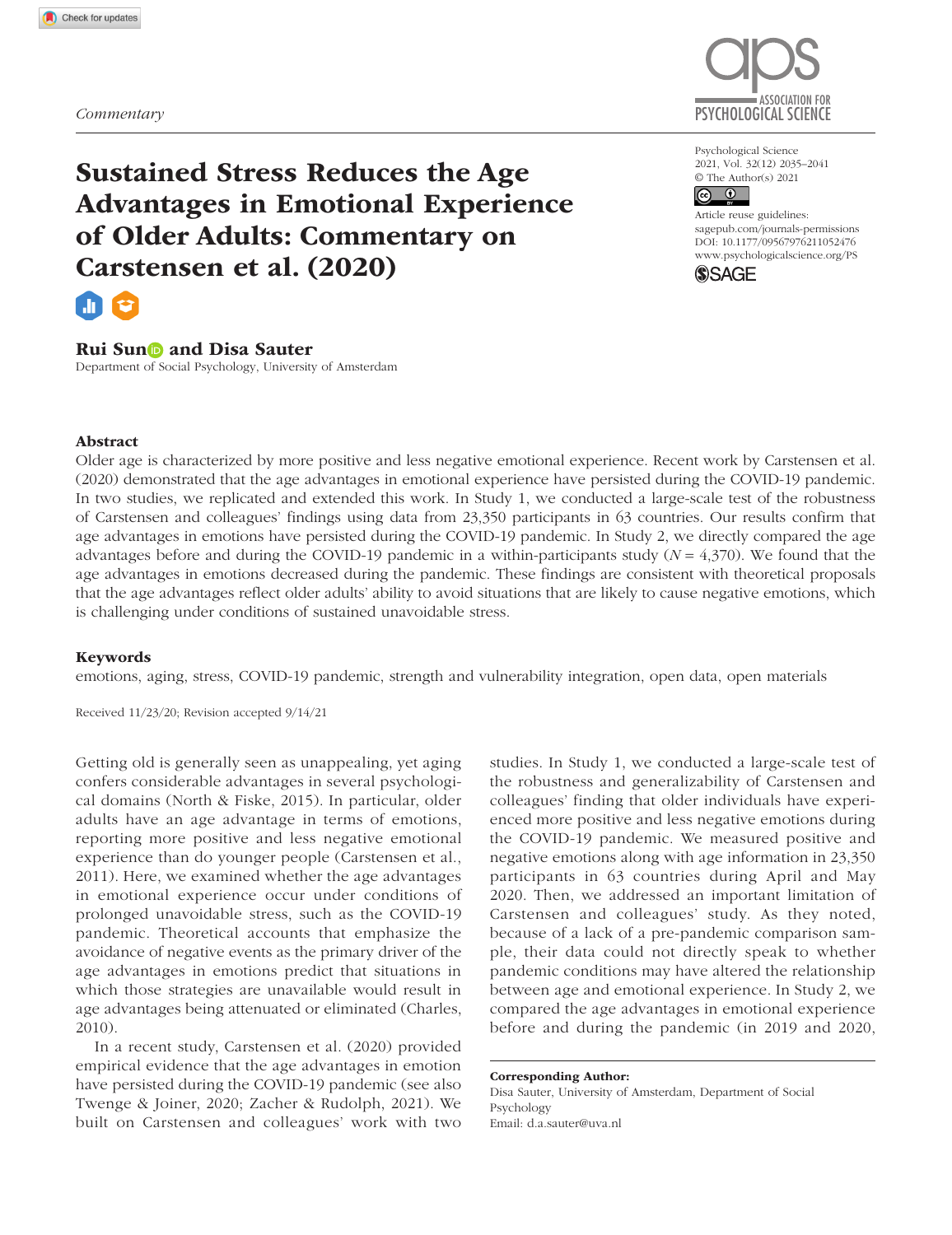respectively) using a within-participants, nationally representative data set.

# Study 1: Age Advantages in Emotions Around the World During the COVID-19 Pandemic

Little research has examined whether the age advantages in emotional experience are generalizable across cultural contexts. In Study 1, we therefore tested the robustness of the age advantages in emotions reported in a U.S. sample during the COVID-19 pandemic by Carstensen and colleagues (2020). We used a large-scale cross-country data set collected during the COVID-19 pandemic (Sun et al., 2020).

### *Method*

*Data set.* The full data set comprised 29,744 participants from 157 countries<sup>1</sup> and was collected between April 17 and May 15, 2020. The main purpose of the survey was to measure emotions and well-being across the world during the COVID-19 pandemic, and the study received ethical approval from the University of Amsterdam. The survey was translated into 50 languages by native speakers and verified by at least one additional native speaker to ensure that the translation was valid. Participants were recruited via media (e.g., newspapers), social media, personal networks, and targeted group advertisements on Facebook. A copy of the full survey and full data set are available on OSF [\(https://osf.io/qctkx/\)](https://osf.io/qctkx/).

In this data set, the number of participants differs per country. We sought an empirical basis on which to establish the number of participants needed in each country for inclusion in the present analysis. We used G\*Power (Version 3.1; Faul et al., 2009) to determine the sample size to ensure sufficient power. We based the power calculation on the results from the most similar study available, namely that of Carstensen et al. Specifically, our data allowed us to match Carstensen et al.'s Model 3, which estimated the effects while accounting for a number of potential confounds that were also measured in our data set. We therefore based our effect-size estimates on the coefficients in Carstensen et al.'s Model 3. To ensure that our sample size would be sufficient, we used the smallest  $R^2$  reported in Carstensen et al.'s Model 3 in Tables 3 through 6 ( $R^2$  = .18). Given an α of .05 and *N*<sub>predictor</sub> of 8, a minimum of 77 participants would give us a power of .8 to detect an effect using *F* tests for multiple linear regression. We therefore included countries with at least 100 participants (prior to data cleaning) who had provided age information, leaving 63 countries in the analysis.

## Statement of Relevance

Older age is generally characterized by more positive and less negative emotional experience, that is, age advantages in emotions. However, the COVID-19 pandemic presents a great challenge to emotional well-being, especially for older adults who are at increased risk. In two studies, we examined whether the age advantages in emotional experience would persist during the COVID-19 pandemic. We found that the age advantages were still present but less pronounced than before the pandemic. These results suggest that older adults may still be able to utilize some strategies and resources that help ameliorate even sustained stress, highlighting their resilience during the pandemic. However, the pandemic precludes the use of some strategies that usually help older people, such as avoiding negative situations.

The only data-exclusion criterion we applied was to remove participants who provided the same response to 11 or more consecutive emotion items (Curran, 2016). The data of the remaining 23,350 participants from 63 countries were entered into the statistical analyses (minimum number of participants per country = 96; 6,941 men, 16,254 women, 155 participants preferred not to report gender; age: *M* = 37.15 years, *SD* = 14.83, range =  $16-101$ ).

#### *Measures.*

*Emotions.* We measured 10 positive emotions (admiration, calm, compassion, determination, moved, gratitude, hope, love, relief, and pleasure) and 10 negative emotions (anger, anxiety, boredom, confusion, disgust, fear, frustration, loneliness, regret, and sadness) using the following question: "In the past week, to what extent did you experience the following emotions?" Participants could indicate their response from 0 (*not at all*) to 6 (*very much*). Following the approach of Carstensen et al., we calculated positive-emotion scores by averaging ratings of the 10 positive emotions and calculated negativeemotion scores by averaging the ratings of the 10 negative emotions.

*Individual-level control variables.* We attempted to approximate the control variables used by Carstensen et al. as closely as possible. In total, we measured eight of the 12 control variables reported in Carstensen et al.'s Table 3 (education level, employment status, residential condition [whether an individual lived alone], and each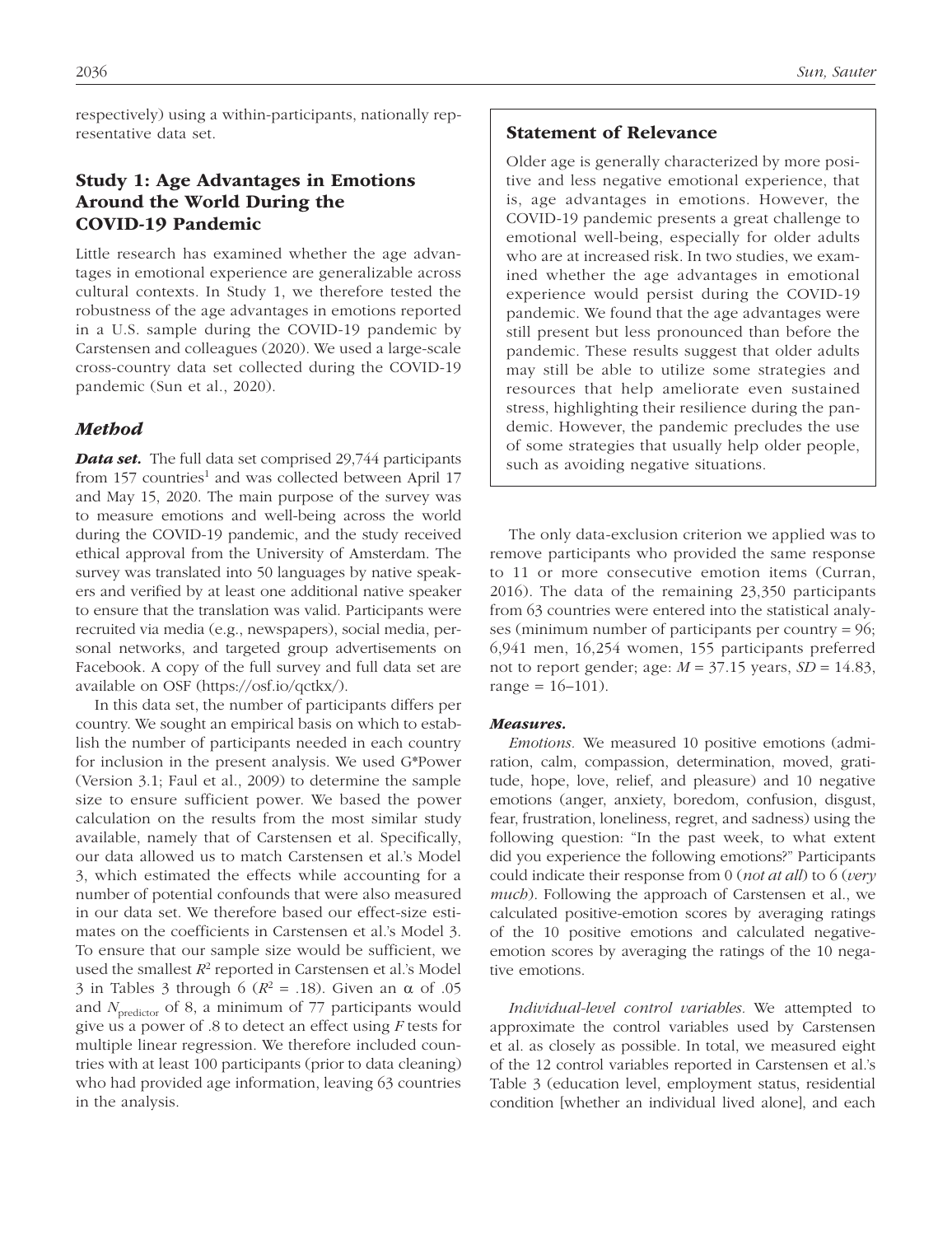of the Big Five personality traits) plus gender, perceived vulnerability, subjective socioeconomic status (SES), and self-rated health. We report detailed information about the control variables in Section A in our Supplemental Material available online.

*Additional control variables.* Given the data structure of person nested in country, we also included countrylevel control variables: each country's gross domestic product (GDP), Gini index, COVID-19 policy stringency, and COVID-19-related deaths, because these variables have been found to relate to individuals' emotional wellbeing during the pandemic (Sun et al., 2020). For details, see Section A in the Supplemental Material.

#### *Results*

Data analyses were conducted using R (Version 4.0.0; R Core Team, 2020) except for the zero-order correlation analyses between Level 1 variables, which were conducted using MPlus (Version 8.3; Muthén & Muthén, 2018). Following the same procedure Carstensen et al. used to report emotion frequencies in their Table 1, we calculated the mean and standard deviation of the 20 emotions across the 63 countries (see Table S1 in our Supplemental Material for detailed results). Following the procedure Carstensen et al. used for the correlations reported in their Table 2, we also calculated the correlations between age and background variables (see Table S2 in our Supplemental Material). Unlike Carstensen et al., we did not find that age correlated with perceived vulnerability to COVID-19 in our sample.

To test whether the persistence of the age advantages in emotions would generalize across countries, we ran separate multilevel regression analyses with positive and negative emotional experience as outcomes. We first established whether a multilevel approach was justified on the basis of the outcomes' intraclass correlation coefficients (ICCs) calculated from the random-interceptonly models. The ICC represents the proportion of the total variability that is attributable to the country level. The ICCs for positive emotions and negative emotions were .058 and .059, respectively, indicating that approximately 6% of the variance in emotional experience is explained by country; multilevel analyses were thus appropriate.

We built up the models step by step in a similar manner as Carstensen et al. did. In Model 1, we added age as a predictor in the fixed-effects model and added a random intercept for country. In Model 2, we added a random slope for age. In Model 3, we added self-rated health, gender (woman coded as 1), education, subjective SES, employment situation (working coded as 1), and perceived vulnerability as fixed-effects control variables. In Model 4, gender, education, subjective SES, employment situation, self-rated health, and vulnerability were added as independent random slopes in the model. In Model 5, for those individuals who provided Big Five personality data and reported their residential condition (living alone coded as 1), we added those variables into both fixed-effects predictors and into independent random slopes. Finally, in Model 6, we added GDP per capita (logged value) and Gini index (both as Level 2 predictors) and policy stringency and deaths per million (both Level 1 predictors) as fixed-effects predictors. No further random effects were added in Model 6. In our Supplemental Material, we report the full multilevel results for negative emotions in Table S3 and for positive emotions in Table S4.

As expected, age positively predicted positive emotional experience and negatively predicted negative emotional experience, even when the models controlled for personality, demographic information, country-level socioeconomic background (including GDP and Gini index), and pandemic severity. The effects for negative emotions were larger than for positive emotions.

To test the generalizability of the patterns across countries, we calculated the estimated coefficient of age on emotions for each country by adding the fixedeffects estimates of age and the corresponding randomeffects estimates for each country, based on Model 2 (see Fig. S1 in the Supplemental Material). Age negatively predicted negative emotional experience for all 63 countries in our study and positively predicted positive emotional experience for 60 of the 63 countries (the other three countries had coefficients that did not differ from zero). This suggests that the age advantages in emotions are consistent across countries, despite the many differences across the countries in our sample, including pandemic severity.

#### *Discussion*

Study 1 provides evidence of robust age advantages in emotional experience during a period of sustained stress across a wide range of cultures, languages, stages of economic development, and pandemic severity. It is worth noting that participants were recruited predominantly via the snowballing method, and the samples were thus not representative or gender balanced. Importantly, however, the consistency in findings across countries speaks against the possibility that these crosssectional findings reflect cohort effects, that is, incidental differences between generations (Charles, 2010). Instead, these findings are consistent with the view that even during prolonged, unavoidable stress, older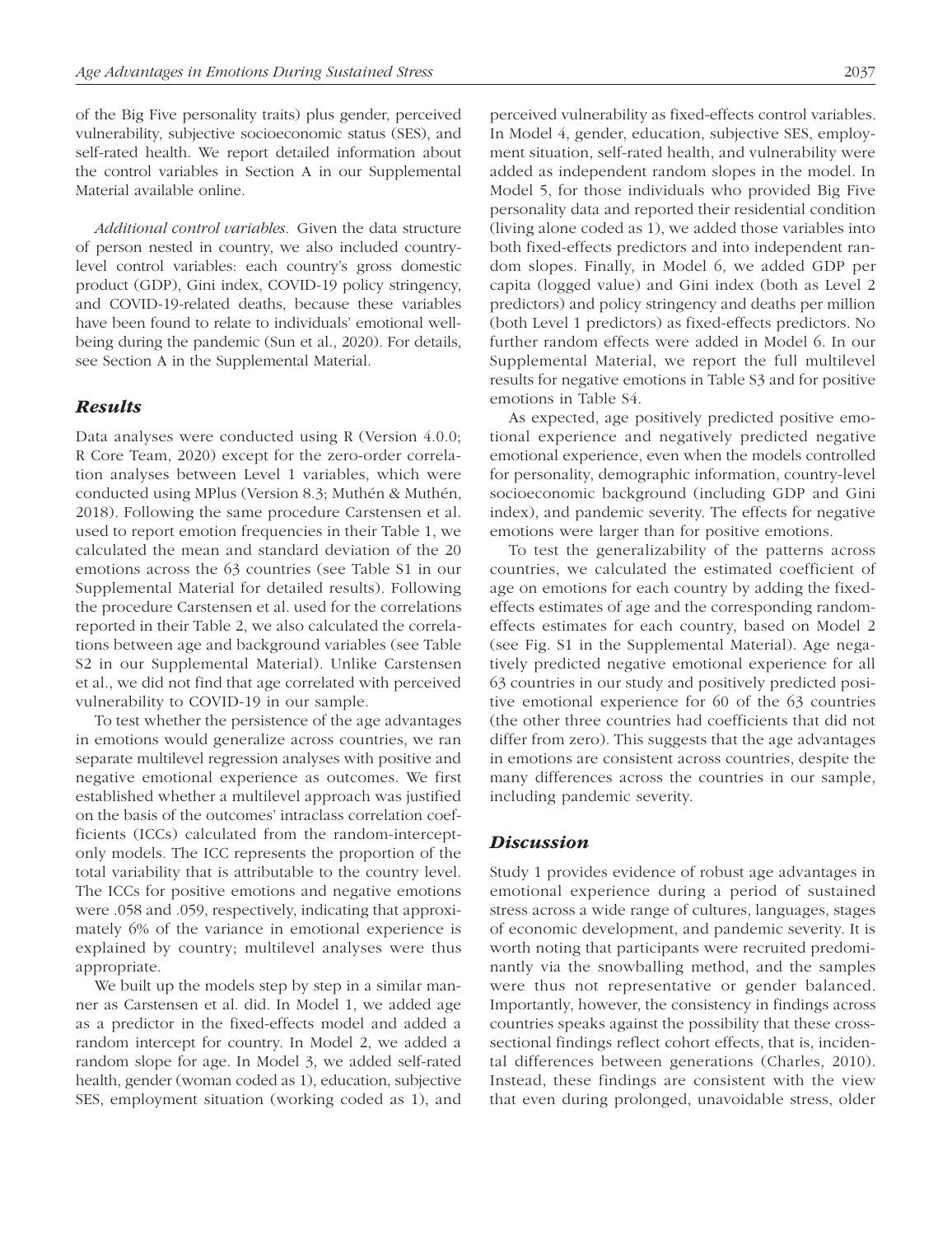adults are still able to employ cognitive and behavioral strategies and skills that help them avoid negative emotional experiences and experience positive emotions (Carstensen et al., 2020).

## Study 2: Age Advantages in Emotions During and Before the COVID-19 Pandemic

In Study 2, we sought to address a limitation in Carstensen and colleagues' (2020) study: the lack of a pre-pandemic baseline condition. As the authors noted, a direct comparison would speak to the role of older adults' capacity to regulate negative emotions by avoiding stressful situations, which is a central thesis of the *strength and vulnerability integration* (SAVI) model (Charles, 2010). According to this view, prolonged stress, such as occurs during a pandemic, limits older adults' capacity to effectively regulate their negative emotions by avoiding aversive events. This would be predicted to manifest as a reduction or nullification in age-related advantages in emotions under stressful conditions. We therefore sought to test whether the age advantages in emotional experience would be diminished during the COVID-19 pandemic compared with pre-pandemic conditions.

#### *Method*

*Data set.* We used an existing data set, the Longitudinal Internet Studies for the Social Sciences (LISS) panel administered by Centerdata (Tilburg University, The Netherlands). The LISS panel is based on a true probability sample of households drawn from the population register by Statistics Netherlands [\(https://www.lissdata.nl/about](https://www.lissdata.nl/about-panel)[panel\)](https://www.lissdata.nl/about-panel). In the current study, we used the LISS Personality and LISS Health data sets collected in the years 2019 and 2020. The data in 2020 were collected between May and June during the first wave of the COVID-19 pandemic in The Netherlands. Participants' emotions were measured in the LISS Personality data sets using the Positive and Negative Affect Schedule (PANAS; Watson et al., 1988). All participants who completed the PANAS in both 2019 and 2020 were included, yielding a total of 4,370 participants (2,044 men, 2,321 women, five did not provide gender information). In 2019, participants' age ranged between 16 and 102 years old (*M* = 54.17, *SD* = 18.03). Among the 4,370 participants, 4,230 reported subjective health in 2019, and 4,072 reported subjective health in 2020. All 4,370 participants reported their personality scores in both 2019 and 2020. The LISS Personality data sets also includes participants' emotion data reported annually between 2008 and 2020; participants' levels of positive and negative emotions per year between 2008 and 2020 are reported in Table S9 in our Supplemental Material.

#### *Measures.*

*Emotions.* Participants' momentary emotional experience were measured using the PANAS with the following instruction: "Indicate to what extent you feel this way right now, that is, at the present moment." Participants indicated their responses with regard to each emotion on a scale from 1 (*not at all*) to 7 (*extremely*). We generated separate mean scores for the 10 positive emotions (interested, excited, strong, enthusiastic, proud, alert, inspired, determined, attentive, active) and 10 negative emotions (distressed, upset, guilty, scared, hostile, irritable, ashamed, nervous, jittery, afraid).

*Control variables.* Following the same procedure as in Study 1, we controlled for gender, Big Five personality score, and self-reported health, because these have been found to relate to emotional well-being during the pandemic (Carstensen et al., 2020; Sun et al., 2020). Big Five personality was measured using the International Personality Item Pool (IPIP; Goldberg, 1992). Subjective health was measured using the following question: "How would you describe your health, generally speaking?" (1 = *poor*,  $2 = moderate, 3 = good, 4 = very good, 5 = excellent).$ 

#### *Results*

*Preliminary analyses: emotional experience in 2019 versus 2020.* Participants' positive and negative emotions before and during the pandemic are reported in Table S5 in our Supplemental Material. Participants' levels of negative emotions were significantly higher during the pandemic  $(M = 2.19)$  than before the pandemic  $(M = 1.19)$ 2.12), paired-samples *t*(4369) = 5.33, *p* < .0001, indicating that the pandemic was indeed associated with increased levels of negative emotion. In fact, the level of negative emotions in 2020 was significantly higher than in any year that was measured between 2008 and 2020, suggesting that the pandemic was indeed a stressor for the participants (for more details, see Tables S9 and S10 in our Supplemental Material), in line with recent findings (see Aknin et al., in press). Participants' levels of positive emotions in 2020 were slightly higher (*M* = 4.48) than in 2019 (*M* = 4.45), paired-samples *t*(4369) = 2.29, *p* = .02. However, the level of positive emotions in 2020 fell within the range of positive emotions reported between 2008 and 2020 (for more details, see Tables S9 and S10). It is thus not clear that participants' levels of positive emotions during the pandemic were higher than during pre-pandemic years in general.

#### *Primary analyses: age advantages in 2019 versus*

*2020.* We first ran correlation analyses between age and emotions to test for evidence of age advantages in emotions for the years 2019 and 2020 separately. We found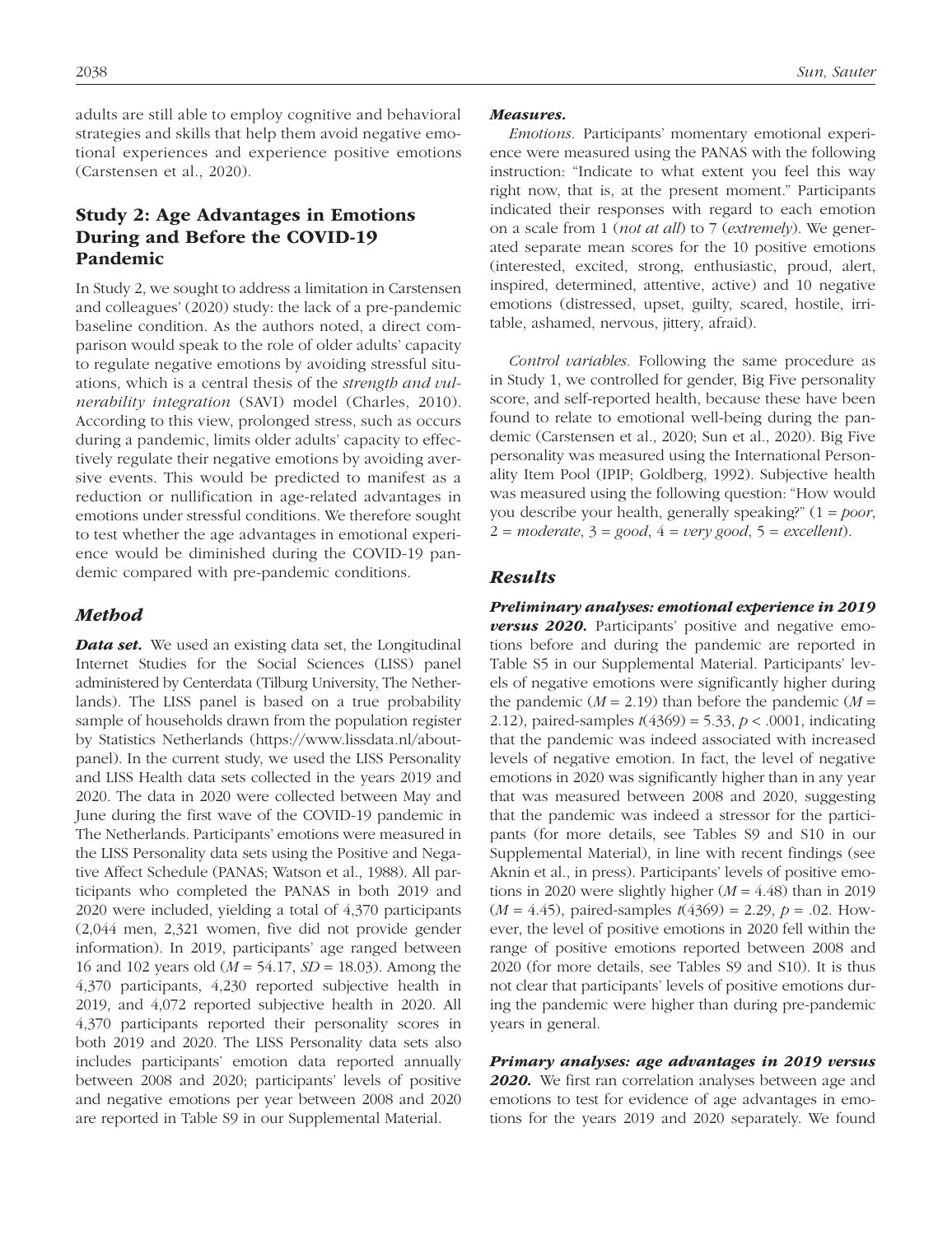that for both 2019 and 2020, age positively correlated with positive emotions and negatively correlated with negative emotions (see Table S6 in our Supplemental Material). This provides evidence that age advantages in emotions occurred both before and during the pandemic.

We then used multilevel analysis to test whether the age advantages in emotions were different in 2020 (during the pandemic) compared with 2019 (shortly before the pandemic). Because one year's aging is negligible, participants' age in 2019 was used for data analysis, and age was standardized before being entered into the model. Across models, positive and negative emotions were entered as the outcome. In Model 1, we tested the relationship between age and emotions; age was the fixed-effects predictor and participant ID was a random intercept. Model 2 tested the hypothesis with the fixed-effects predictors participant age (Level 2) and pandemic condition (Level 1; coded 0 for 2019 and 1 for 2020), along with the interaction between age and pandemic condition as a cross-level interaction term. For random effects, participant ID was entered as a random intercept, and pandemic condition was added as a random slope, allowing pandemic condition's effect on emotions to vary across participants. In Model 3, we added gender (Level 2), subjective health (Level 1), and Big Five personality (Level 1) as fixed-effects predictors. In Model 4, to control for the potential change of relationships between the control variables (gender, subjective health, and Big Five personality) and emotions because of the pandemic, we also added the interactions between these control variables and the pandemic condition. In Models 3 and 4, participant ID was entered as a random intercept, and pandemic condition was added as a random slope.

The results from Models 1 to 4, reported in Table S7 in our Supplemental Material, indicate that age positively predicted positive emotional experience and negatively predicted negative emotional experience. We also found the expected interaction between age and pandemic condition for negative emotions; the interaction remained significant after we added control variables. This suggests that the negative relationship between age and negative emotions was weaker in 2020 (i.e., during the pandemic) than in 2019 (before the pandemic). We did not find an interaction between age and pandemic condition for positive emotions (see Fig. 1).

In Carstensen and colleagues' study, participants were between 18 and 76 years old. In our comparison between 2019 and 2020, participants' ages ranged between 16 and 102 years in 2019. To match the age range to that used by Carstensen et al., we repeated our analyses with only participants who were between 18 and 76 years old in 2019. This yielded a total of 3,928 participants (1,821 men, 2,107 women; *M* = 52.3 years,  $SD = 16.20$ ). We reran the same analyses as reported above. The patterns of results are all consistent with those of the larger sample; the results are reported in Table S8 in our Supplemental Material.

*Additional analyses.* Participants' emotional experience was repeatedly measured in the LISS Personality data set between 2008 and 2020 using PANAS. We conducted auxiliary analyses of the age advantages in emotions using these longitudinal data. We included a total of 1,629 participants (816 men, 813 women) who completed the PANAS in all measured years. For negative emotions, we found the expected interaction between pandemic condition and age, indicating that the negative relationship between age and negative emotions was weaker during the pandemic than before the pandemic. For positive emotions, we also found an interaction between pandemic condition and age, suggesting that the positive relationship between age and positive emotions was weaker during the pandemic than before the pandemic. Thus, when expanding the duration of pre-pandemic years from 2019 only to 2008 through 2019, we found a diminished age advantage during the pandemic for both negative and positive emotions. Detailed information about the data set, as well as data-analysis procedures and results, are reported in Section C in our Supplemental Material.

#### *Discussion*

Using a nationally representative, within-participants data set, Study 2 demonstrated that the age advantages for negative emotions were reduced during the COVID-19 pandemic compared with an immediate pre-pandemic baseline (the year 2019). This reduction of the age advantages in emotions under stress is consistent with theoretical proposals arguing that prolonged stress limits older adults' capacity to effectively regulate negative emotions by avoiding stressful situations (e.g., Charles, 2010). Certainly the COVID-19 pandemic has drastically curtailed individuals' opportunities to select situations that minimize negative emotions. It is worth noting that our findings are limited to emotional experience measured by PANAS, which omits low-arousal positive emotions that may be particularly central to older adults' positive affective experiences.

#### General Discussion

The present study built on recent work demonstrating that the age advantages in emotional experience have persisted during the COVID-19 pandemic (Carstensen et al., 2020). First, we conducted a large-scale crosscountry replication based on data from 23,350 participants in 63 countries. The results were highly consistent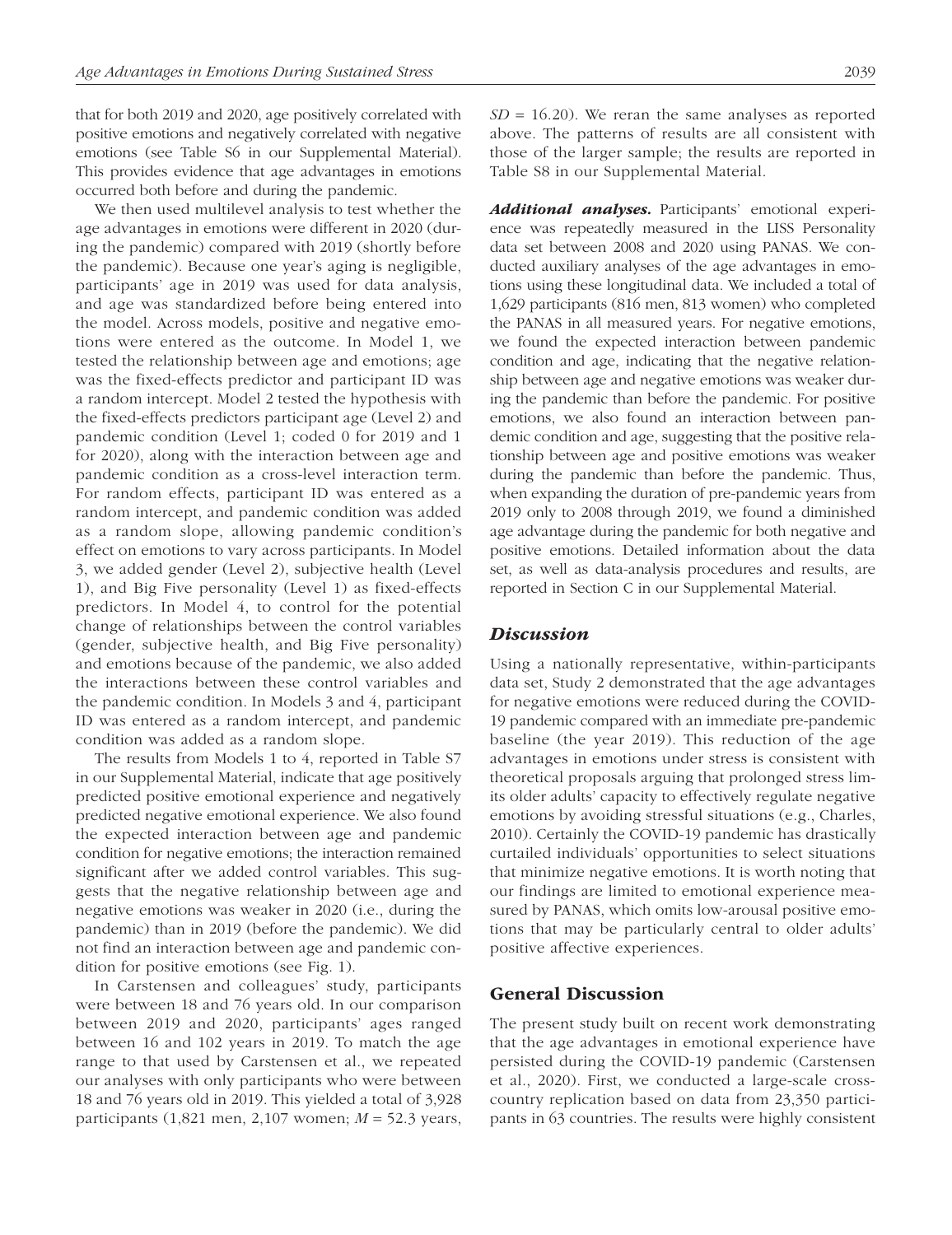

Fig. 1. Results from Study 2: relation between age and positive and negative emotional experience before and during the pandemic ( $N = 4,370$ ). Emotional experience was measured using the Positive and Negative Affect Schedule ( $1 = not$  at all, 7 = *extremely*), and separate averages were obtained for the 10 negative (left) and 10 positive (right) emotions. Scores were measured in the year before the pandemic (2019) and the first year of the pandemic (2020). Shaded areas represent 95% confidence intervals.

in showing that older individuals experienced less negative and more positive emotions than younger adults during the COVID-19 pandemic (see Fig. S1 in our Supplemental Material). This provides strong evidence that older adults around the world enjoy emotional gains that persist even in the face of sustained unavoidable stress.

Second, we tested the prediction that conditions that limit older adults' ability to effectively regulate their negative emotions by avoiding stressful situations would reduce the age advantages (a prediction of the SAVI model; Charles, 2010). The COVID-19 pandemic is an inescapable, sustained stressor. Such conditions would be unethical to create experimentally but can nevertheless be informative to study when they occur (Carstensen et al., 2020). To that end, we compared the age advantages in emotions before and during the COVID-19 pandemic using a within-participants data set (*N* = 4,370). We found that the age advantage in negative emotional experience was attenuated during the pandemic. This finding is consistent with the proposal that the age advantages in emotions reflect older adults' employment of strategies and skills that allow them to reduce their exposure to aversive events (Charles, 2010). Importantly, prolonged stressors, such as the COVID-19 pandemic, limit older adults' ability to avoid situations that are likely to cause negative emotions.

In sum, our study suggests that older adults might still be able to utilize some strategies and resources that help ameliorate even sustained stress. At the same time, the pandemic precludes some strategies that usually help older people manage their emotions successfully, including the avoidance of negative situations. These findings thus point to the distinct strengths and vulnerabilities of older adults during sustained unavoidable stress.

#### **Transparency**

*Action Editor:* Patricia J. Bauer *Editor:* Patricia J. Bauer

*Author Contributions*

Both of the authors conceived and developed the ideas for this research. R. Sun conducted the statistical analyses, and both of the authors interpreted the results. The figure was designed by R. Sun with input from D. Sauter. Both